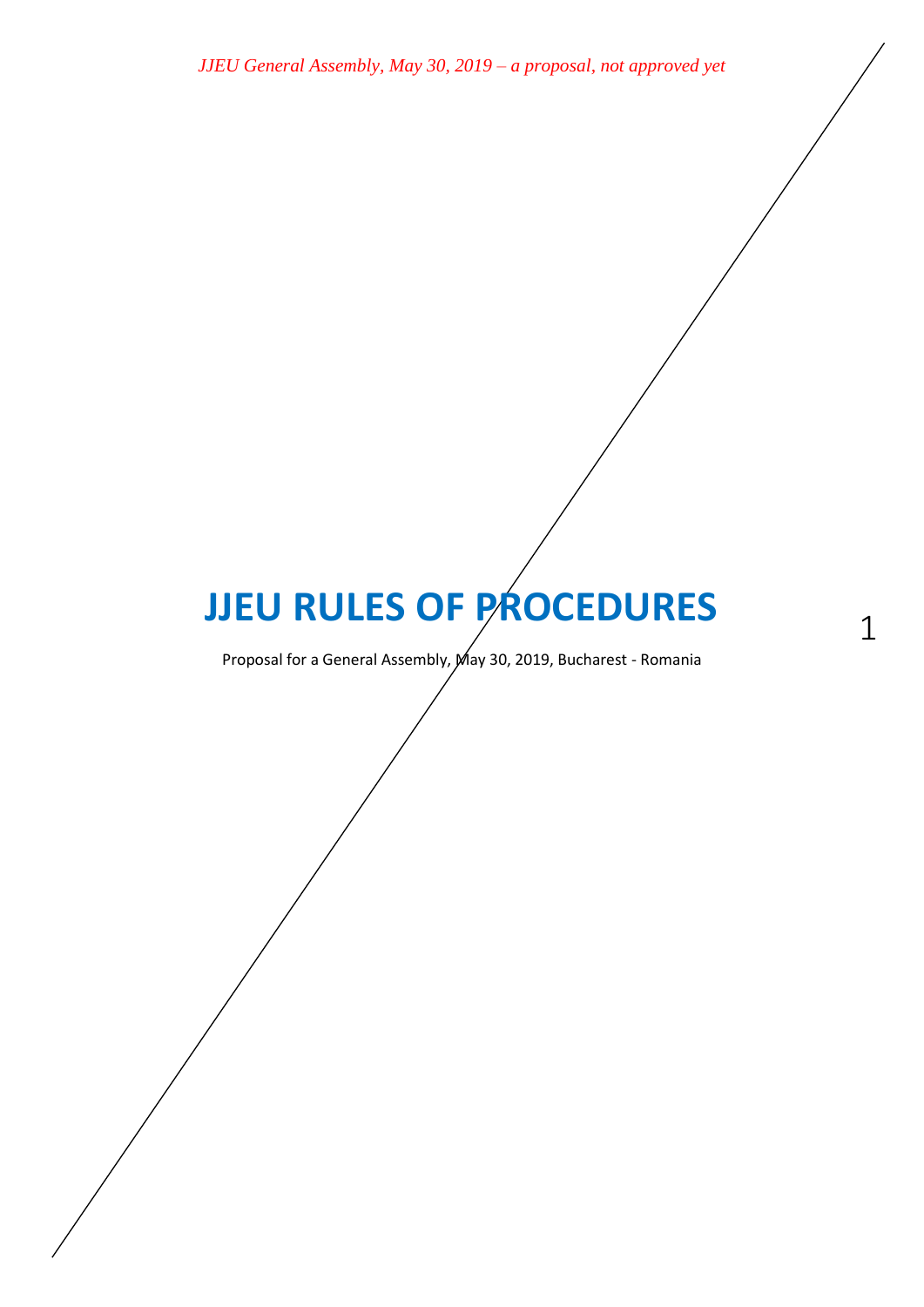## Content

| $\mathbf{L}$ |  |
|--------------|--|
| Ш.           |  |
| III.         |  |
| IV.          |  |
| V.           |  |
| VI.          |  |
| VII.         |  |
| VIII.        |  |
| IX.          |  |
| Х.           |  |
|              |  |
|              |  |

## Supplement:

1. project dashboard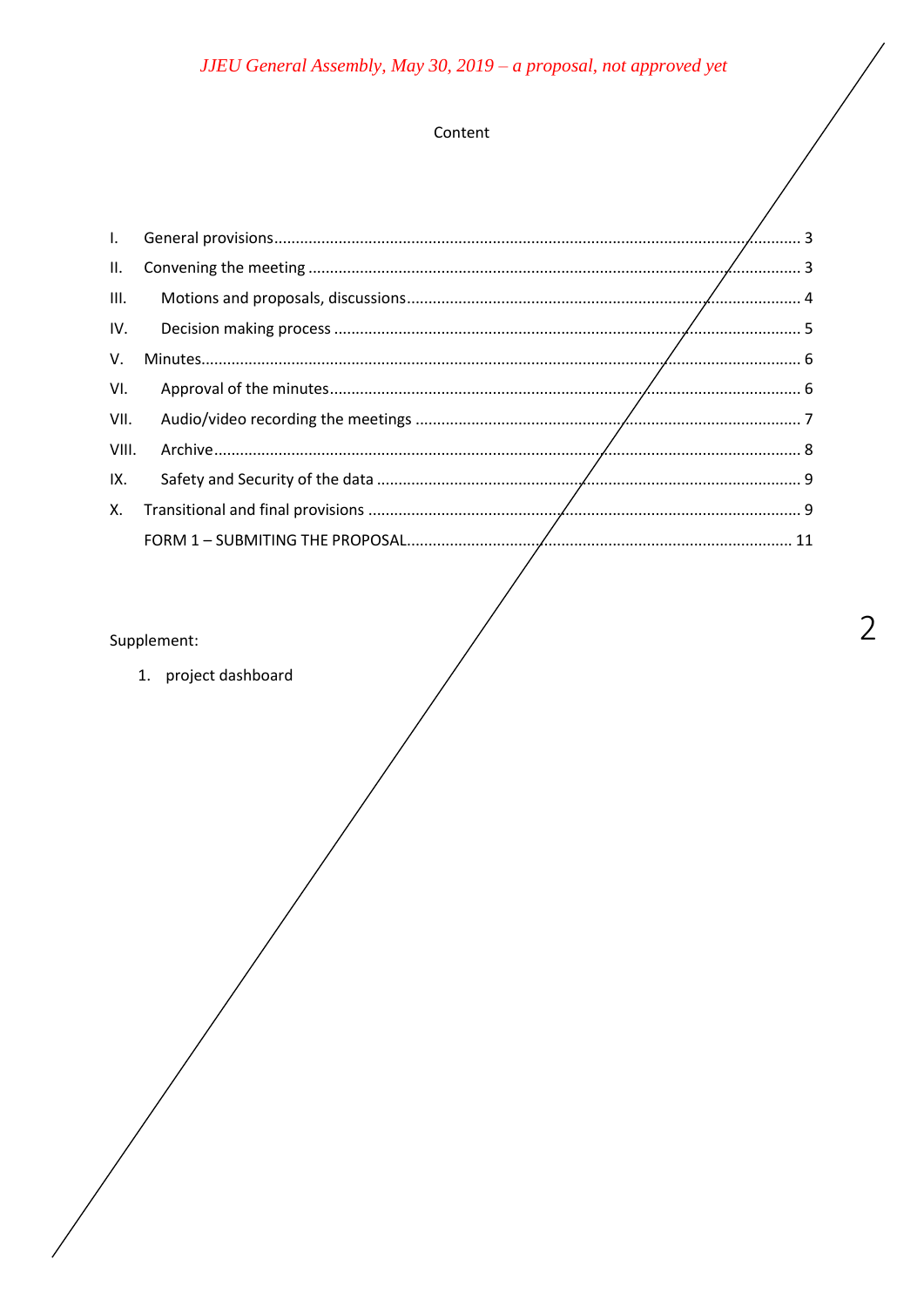## <span id="page-2-0"></span>I. General provisions

#### Article 1 (scope and objective)

- (1) These Rules of Procedures shall regulate the organization and the system of work of the JJEU Board, proceedings of preparing and managing meetings, including motions, decision-making process, minutes and transparency of decisions.
- (2) These Rules are complementary to the regulatory provisions of the Statutes.

## Article 2 (apply by analogy)

(1) These rules shall apply as appropriate also for commissions, committees, departments, work groups or other standing or ad-hoc organs (hereinafter "statutory body") if not already indicated differently in the Statutes or special regulations for respected organ.

## <span id="page-2-1"></span>II. Convening the meeting

## Article 3 (convening the meeting)

- (2) The Board shall in principle meet four times a year. Time and location shall be set by the annual calendar of activities.
- (3) The meetings are convened and chaired by the President. The President shall attend a meeting of the Congress, Session and the Board.
- (4) The President and any Board members may attend meetings of the statutory bodies. If the President is present, he/she/s chairing the meeting.
- (5) Statutes provide specific/rules in case of absence of the President and the rights of the substitute in charge.

## Article 4 (approval of the minutes and decisions)

- (1) The first item of business is to confirm and officially approve the minutes of the previous meeting as  $\measuredangle$ n authentic record of the meeting.
- (2) Even if there were no objections to the draft or members have agreed on the content the formal *approval* of the minutes is mandatory.
- (3) This subject also includes a review of progress made on the realisation of the decisions.

Article 5 (required quorum)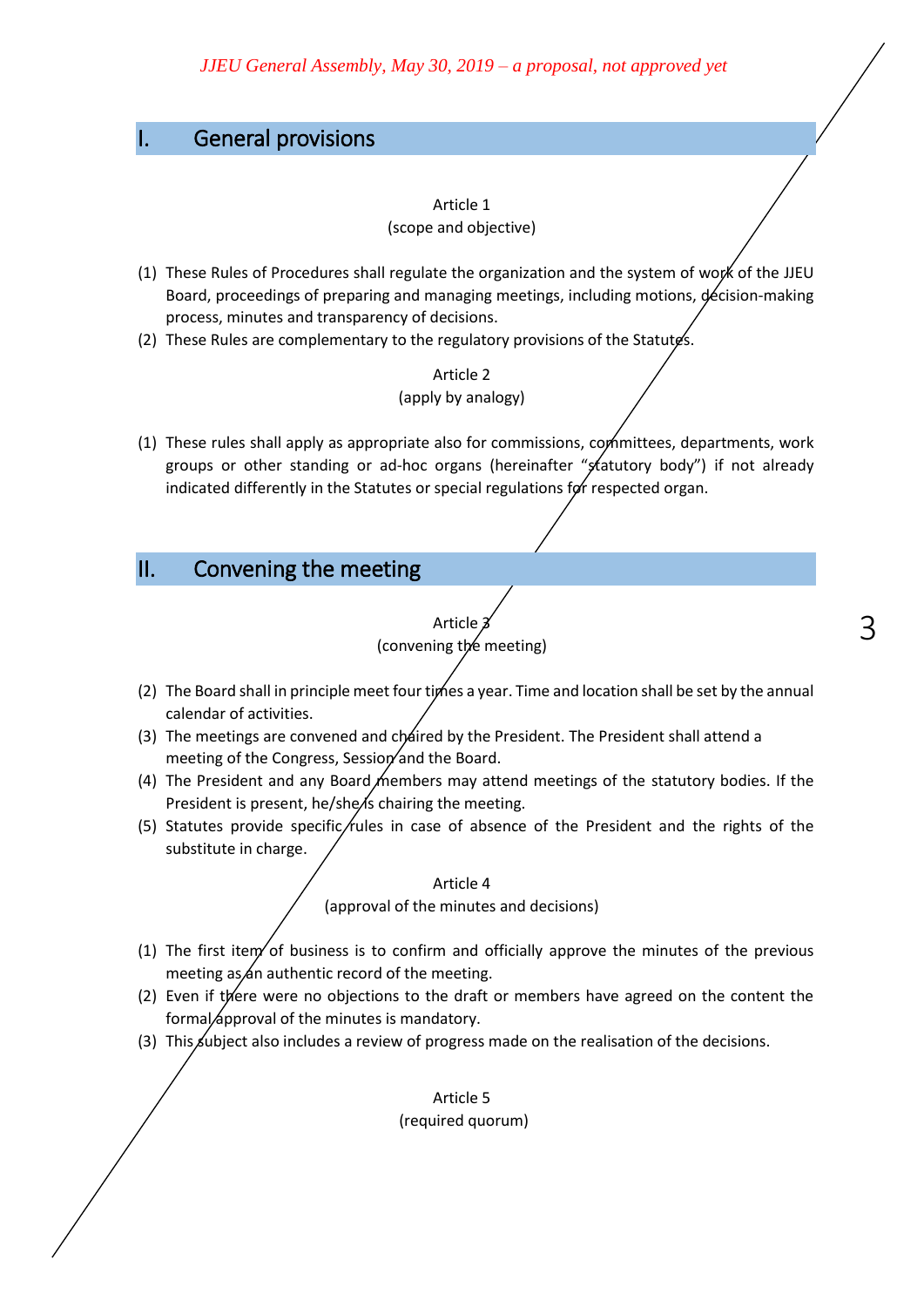- (1) The quorum required for the JJEU Board meetings is majority of Board members, as defined in the Statutes.
- (2) The quorum of the statutory bodies to make a valid decision is one-half of the delegates  $\psi$ ith the voting rights present unless otherwise indicated in these rules. The Statutes may regulie a qualified quorum for certain important decisions.
- (3) Decisions are accepted with a simple majority of votes cast.

## <span id="page-3-0"></span>III. Motions and proposals, discussions

#### Article 6 (motions and proposals)

- (1) Proposals and motions for the meetings must be submitted  $t$  the office (headquarters) at least thirty days prior to the date of the meeting.
- (2) Proposals and motions should be supported with an explanation of the objective of the proposal, its content, financial implications and details of the person who can offer a further explanation to the proposals and motions (applicants shall use form 1 in the appendix of these Rules).
- (3) The Board shall take into consideration all proposals and motions received by the JJNO (member federations). Other proposals and *m*otions shall be put on the agenda after evaluation and at Board's discretion.

 $\varDelta$ 

(4) The agenda, send before the meeting in timely manners, shall be supported by proposals and motions, the Board's positions on those/motions when applicable and proposal of the final decision (conclusion).

## Article 7 (discussion)

- (1) In principle, each speaker would have 15 minutes for presenting the case, motion or proposal. Different time may be allocated by the Board in preparation of the agenda (presentation of the reports, projects, next events etc.) to allow quality and understandable presentation of the item.
- (2) Reply to the statement is allowed and has preference over the next speaker.
- (3) Procedural issues, questions and motions have priority over the next speakers or replies to the statements.
- (4) The Chair may prolong the debate if it could bring better understanding of the issues at hand and help the decision-making process.

Article 8 (order at the meeting)

(1) The Chair is responsible for maintaining the order at the meeting and to enable speakers to  $\measuredangle$ peak. If the person present is no behaving appropriately after the second warning, the Chair may ask the person to leave the meeting.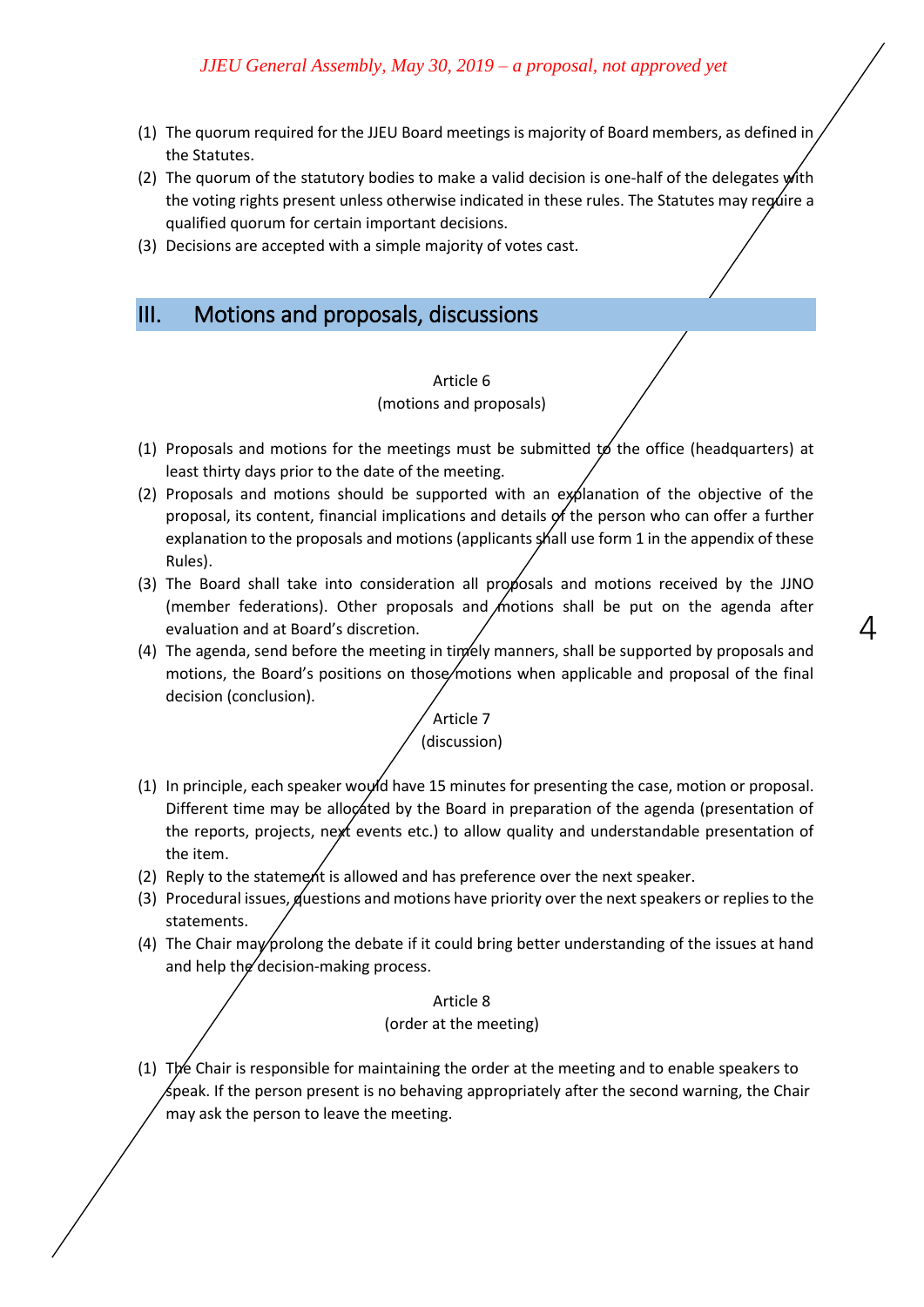## <span id="page-4-0"></span>IV. Decision making process

#### Article 9

#### (general provisions)

- (1) Decision-making process shall follow the basic principles of good governance, focusing on well prepared and timely delivered proposals to allow proper preparation under given circumstances and step by step process of inclusion of expert's statutory bodies.
- (2) Whenever the Office recognises that the proposal is not clear enough  $\beta r$  not sufficiently supported the applicant shall be asked to amend the proposal. The reasonable time from 5 to 15 days shall be given.
- (3) If the amended proposal is not received the proposal is dismissed. The Office shall inform the Board about such case.

#### Article 10

(decisions related to existing rules and regulations)

- (1) The applicant shall use the FORM 2 (in the attachment)  $\sharp$  explain what is to be changed, how, why and what are the objectives of the proposal, advantages and summary of the solution proposed and possible financial and other consequences.
- (2) The proposal shall be supported by an explanation of each paragraph. The document shall be prepared in a fashion of old text and new text  $(\ell_{\text{hanges}})$  shall be seen visible and clear).



- (1) If the initiative was given for a new rule or regulation, the Office should ask the competent statutory body to prepare a draft ( $if'$  not received by the applicant)
- (2) Draft shall be evaluated and disgussed within the statutory body which is competent for the subject.

#### Article 12

(role of the statutory bodies – commissions and committees)

- (1) Before the deciding on the issue, the Board shall submit the proposal to the competent statutory body which will prepare an expert opinion on the issue.
- (2) The Board shall evaluate the proposal based on thereceived expert opinion.

*Picture: decision making process steps* **1**

(3) If the Legal and Compliance Department has a reservation to the proposal, such proposal shall not pass.

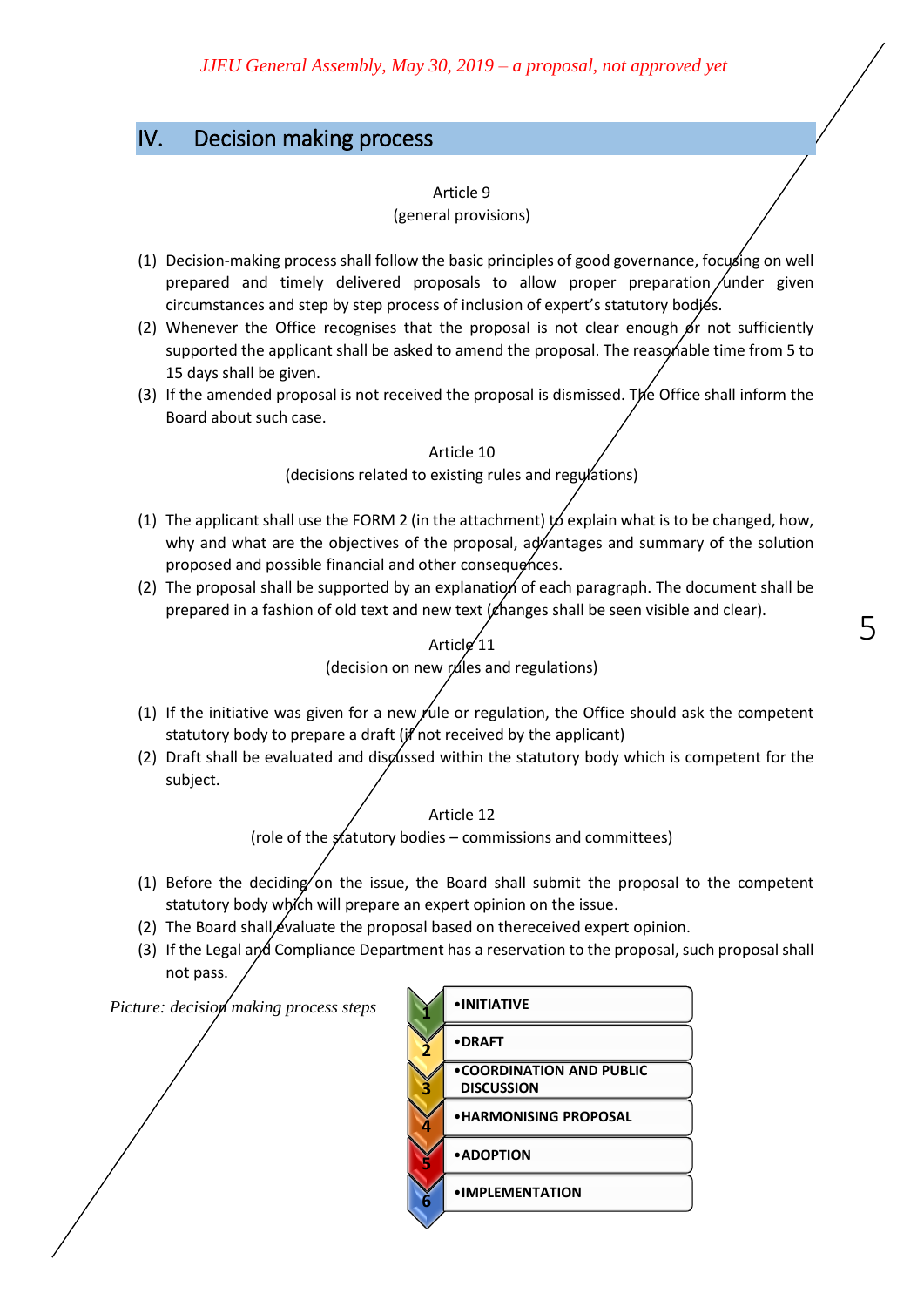## <span id="page-5-0"></span>V. Minutes

#### Article 13

#### (layout and scope)

- (1) Each meeting of the statutory body shall have an official record about the meetings hereinafter the minutes.
- (2) The purpose of the minutes is to accurate summarize discussions and decisions of the meetings with objective of informing present and non-present individuals about the topics discussed and decision made.
- (3) Minutes should be concerned with the genuine summary of the content of the discussion. Upon request of the member, dissenting opinion will be included in the minutes. The minutes are written "in the third person".
- (4) Each decision action should address:
	- a. WHAT is going to be done
	- b. WHO will take responsibility for implementation
	- c. WHEN the action should be completed
- (5) If the decision for any given reason was not reached the minutes should address that item on the agenda with an explanation (as "no action necessary", "no decision taken", "no consensus reached", "deferred to next meeting at…" etc.).
- (6) Original minutes shall have all attachments used/in discussion and decision-making process of the agenda enclosed in the file (enclosed in the archive).

6

## Article 14 (attendance)

- (1) List of attendance is provided for  $a$  present at the meeting to sing in. The minutes should record at what time someone left the meeting and when the person returned, if at all. The minutes should have all present persons listed at the beginning.
- (2) If invited people did not attend the meeting the minutes should record those who have excused their absence and  $x$  hose who didn't show up.

## <span id="page-5-1"></span>VI. Approval of the minutes

#### Article 15 (approval of the minutes)

- (1) The secretary prepares a draft of the minutes to be reviewed by the Chair. When the draft is approved by the Chair, the draft is sent to the members present at the meeting for comments. If everybody agrees on comments, then minutes are accordingly amended and given to the Chair for signature.
- (2) If the agreement on the amendments cannot be reached, the minutes shall be amended at the  $\sqrt{\pi}$ ext meeting when all members can discuss on the amendments.
- $(3)$  If everyone present agrees on the content, the minutes shall enter into force. On the next meeting, the procedural approval statement should be recorded.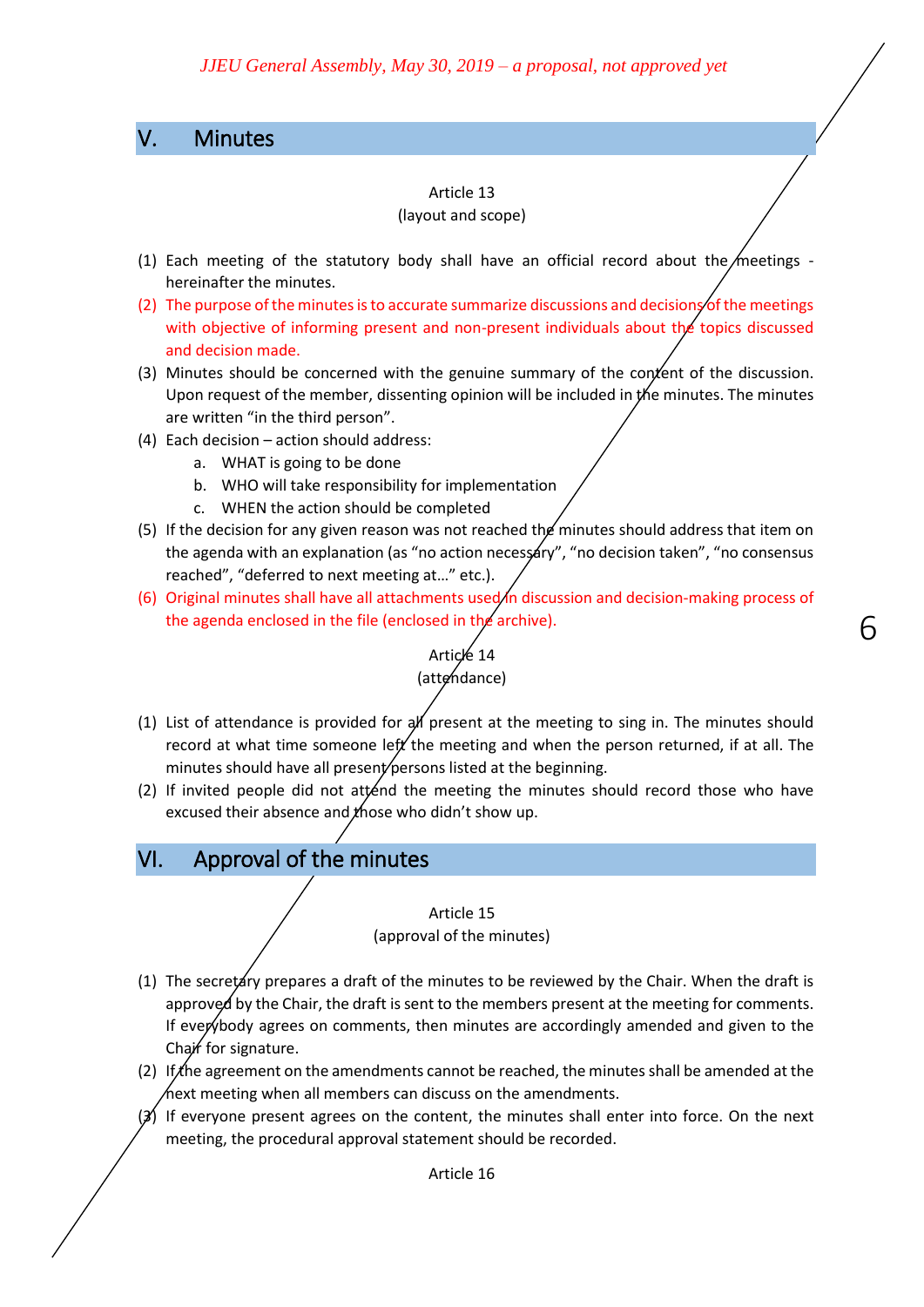#### (signatures)

(1) Minutes are signed by the person making records and the President (or person Chaired the meetings if the President was not present at the meeting).

#### Article 17

#### (safekeeping of the minutes)

(1) The Office is responsible for the safekeeping of all minutes, accounts and other records of the JJEU in compliance with the law.

#### Article 18 (numbering of decisions)

(1) Each decision shall have a specific number to allow easier evaluation and review. The number shall in principle include the order number of the decision and order number of the meeting and year.

*Per example: the second decision from third meeting of the Board in 2017 shall have number 2-3/17.* 

(2) The Office shall manage the register of all decision of all statutory bodies. The register is public.

7

## <span id="page-6-0"></span>VII. Audio/video recording of the meetings

## Article 19 (authorisation)

- (1) The Chair of the meeting may decide the meetings to be recorded audio and/or video.
- (2) The only purpose of audio/ $\hat{\psi}$ ideo recording is to assist the process of preparing the minutes, especially to check that  $/$  reached decisions are written without errors and the content is accurately summarized.

#### Article 20 (announcement)

- (1) The persons/at the meeting shall be noticed in advance the meeting is being audio/video recorded.
- (2) When recorded the order of discussion can be addressed with the name of the speaker before the discussion.

Article 21 (access and data protection)

 $\Lambda$ ) The records are archived at the Office. Only the President and the secretary (record person) have the right to access the records of the meeting.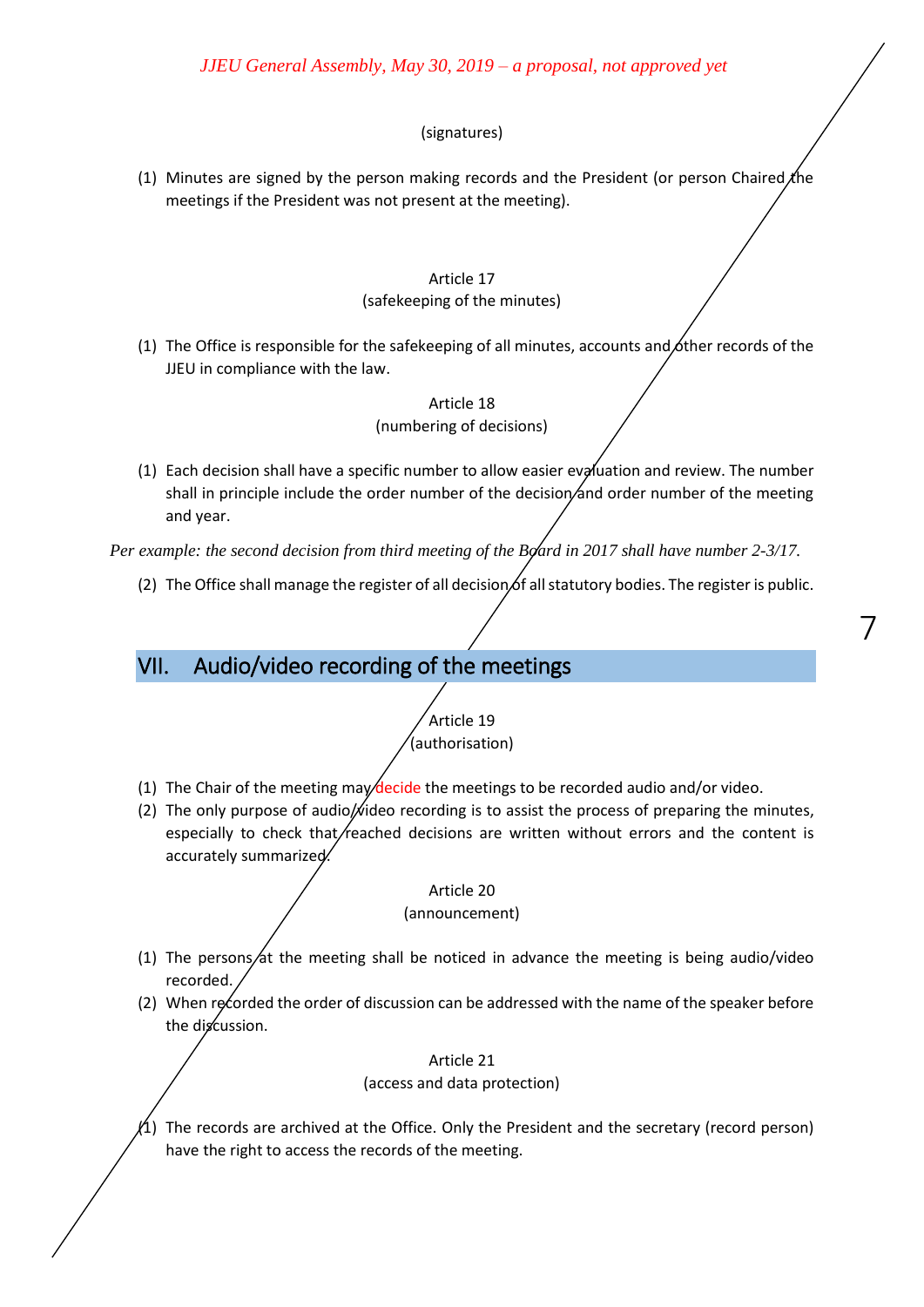(2) Upon request of two or more member of the Board, the records shall be played on the Board meeting, when it is necessary to establish the accuracy of the statements or decisions. The hearing of those records is for the Board use only.

#### Article 22 (destruction of records)

- (1) The records of the meetings shall be destroyed after the minutes of that meeting were approved at the next meeting.
- (2) The Audit Commission, the IDRM Commission (mediation/arbitrage/disciplinary), the Ethics Commission and the Legal and Compliance Departments may hold the destruction of those records, whenever the records could be used as evidence in their inquiry.
- (3) Formal information on the destruction shall be attested on the following meeting and noted in the minutes.

## <span id="page-7-0"></span>VIII. Archive

#### Article 23 (document library)

(1) The Office of the JJEU shall create document ation registry (document library) system to provide safekeeping of the archive of the JJEU/in respect to confidentiality and data protection as well in respect to simple and effective finding of documents and managing of the JJEU archive.

8

- (2) The archive includes but it is no limited  $t$ o:
	- present and previous Statutes, by laws, rules and regulations
	- Minutes of the meetings of all statutory bodies (and organs)
	- Register of decisions
	- Contracts (present and past)
	- Financial management documentation as defined by the Statutes and Financial Rules
	- Register of assets and  $\cancel{e}$  quipment
	- World and Continental Championship results
	- Activities reports (camps, seminars etc.), annual reports of the statutory bodies
	- Register of licenced referees
	- Register of licenced coaches and other experts
	- $M$ embership documentation (application documentation, correspondence related to documentation,
	- E-mail archive from official domain e-mails
	- Documentation related to IOC, Anti-Doping (WADA and related) and multisport organisations and activities
- (3) The period of safe retention and details about documentation belonging to the JJEU Archive can be established in by-laws.

Article 24 (access)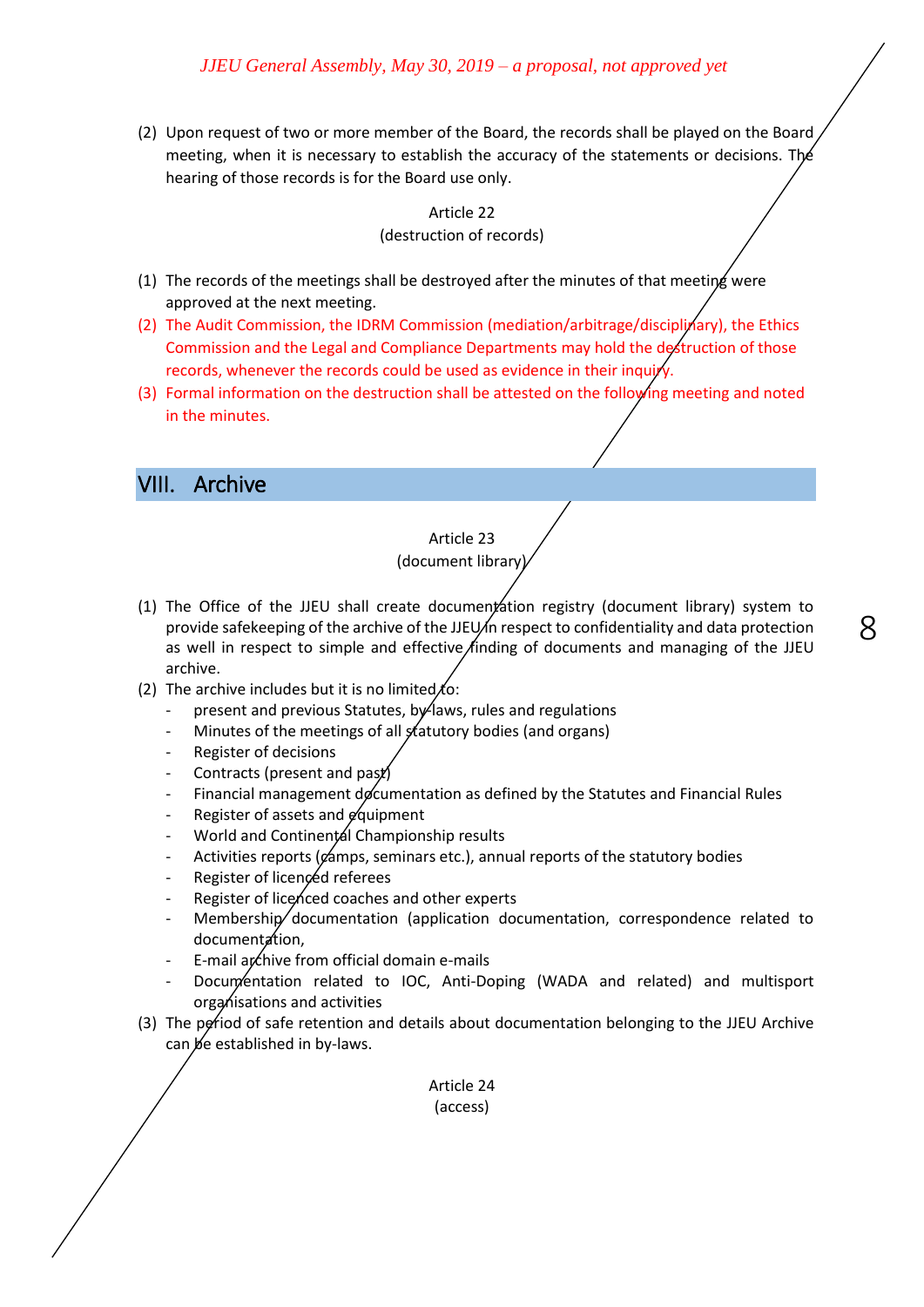- (1) Access to the archive is free of authorisation to the Board members, to the heads of the Audit Commission, the Ethics Commission, the IDRM Commission (mediation/arbitrage/disciplinary), and the Legal and Compliance Department.
- (2) All other individual requests to access the archive is subject to the authorisation from the President or General Director.
- (3) Access cannot be limited to state authorities like tax administration supervisors or if ordered by the police or by the court.
- (4) Temporarily removal documents from the Archive should be registered with: names, surname, authorisation, date and hour of removal and details of expected return.

## <span id="page-8-0"></span>IX. Safety and Security of the data

#### Article 25

(safety and security of data)

(1) The Office of the JJEU shall strictly respect the principle of data protection as defined by common standards of personal data protection and JJEU rules, especially having in mind General Data Protection Regulation rules, procedures and standards.

9

- (2) The Office shall provide proper physical and of formation of the facility, offices, rooms and electronic devices in use to avoid  $\ell$ nauthorised removal or discloser (including on electronic devices.).
- (3) Special policies may be implemented to address different aspects of data protection and provide guidelines, rules and procedures (i.e. general data protection policy, anti-doping data protection policy, cyber security, safety and security etc.)

Article 26 (individual responsibility)

(1) If some functions of the office are not occupied or assigned to the individual person with statutory bodies, that person shall manage data with proper care and diligence to avoid unauthorised removal or discloser (including on electronic devices).

> Article 27 (general responsibility)

- (1) Any person within JJEU is shall respect and implement necessary measures to avoid unauthorised removal or discloser or damaging the data (including on electronic devices) and shall use the data and information with proper care and diligence.
- <span id="page-8-1"></span>X. Transitional and final provisions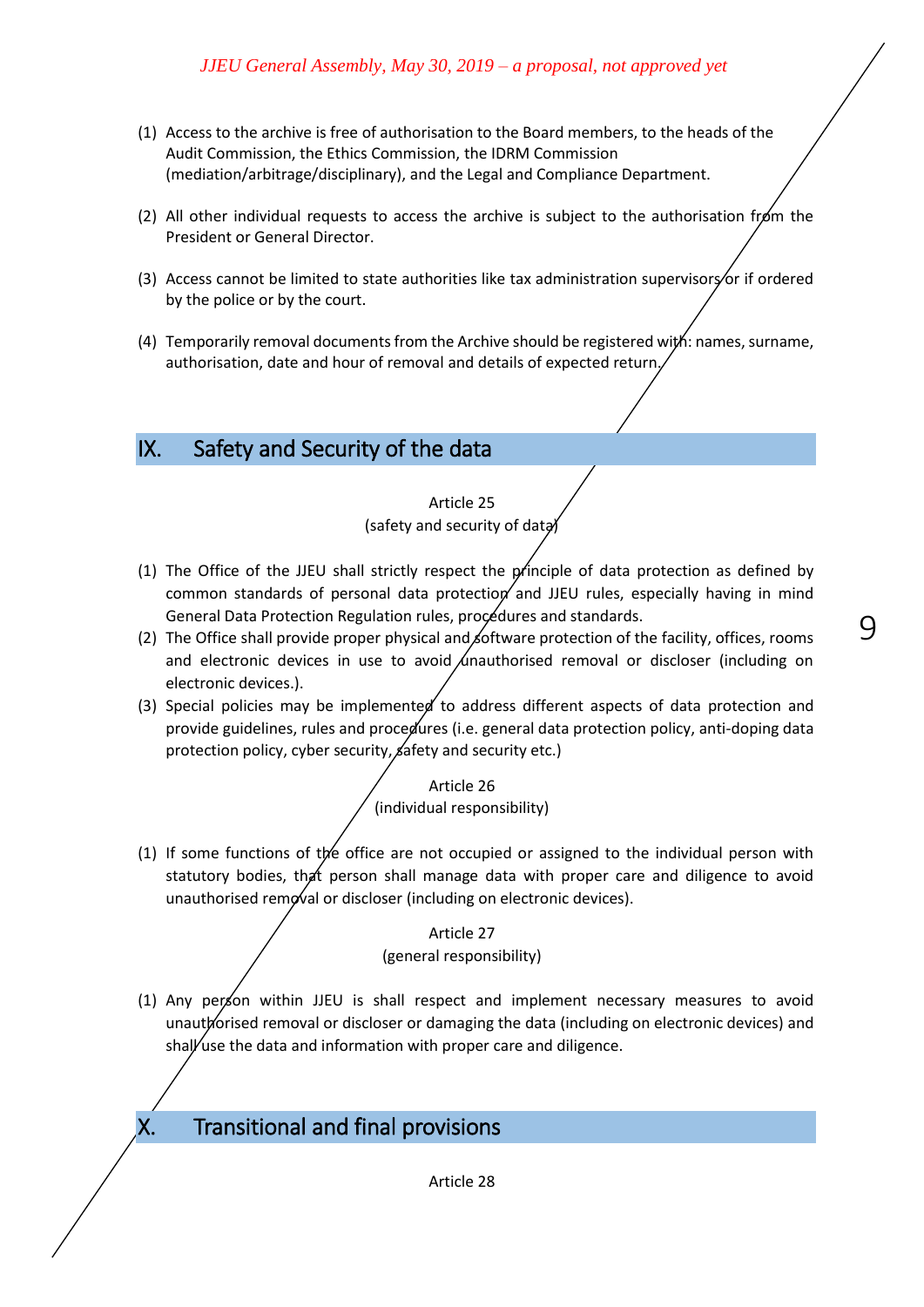#### (transitional and final provisions)

(1) In case of the conflict of the rules or the procedures within this by-law or legal vacuum, the JJEU Board is the competent authority for authentic interpretation and decisions.

#### Article 29 (vacatio legis)

(1) All resolutions of the meetings come into effect immediately, unless otherwise decided. Documents (rules, regulations, by-laws) shall come into force on  $\alpha$  day after they were published on the JJEU website.

> Article 30 (document library)

(1) The Office of the JJEU shall create documentation registry system to provide safekeeping of the archive of the JJEU in respect to confidentiality and data protection as well in respect to simple and effective finding and managing of the archive.

> Article 31 (required quorum for acceptation and changes)

(1) A quorum of an absolute majority of the cast of the organ is required to accept, ratify or change these rules if not decided differently by the Statues.

10

Article 32 (register of changes)

(1) These rules were accepted by  $x$  the JJEU Board on xx.xx.xxxx.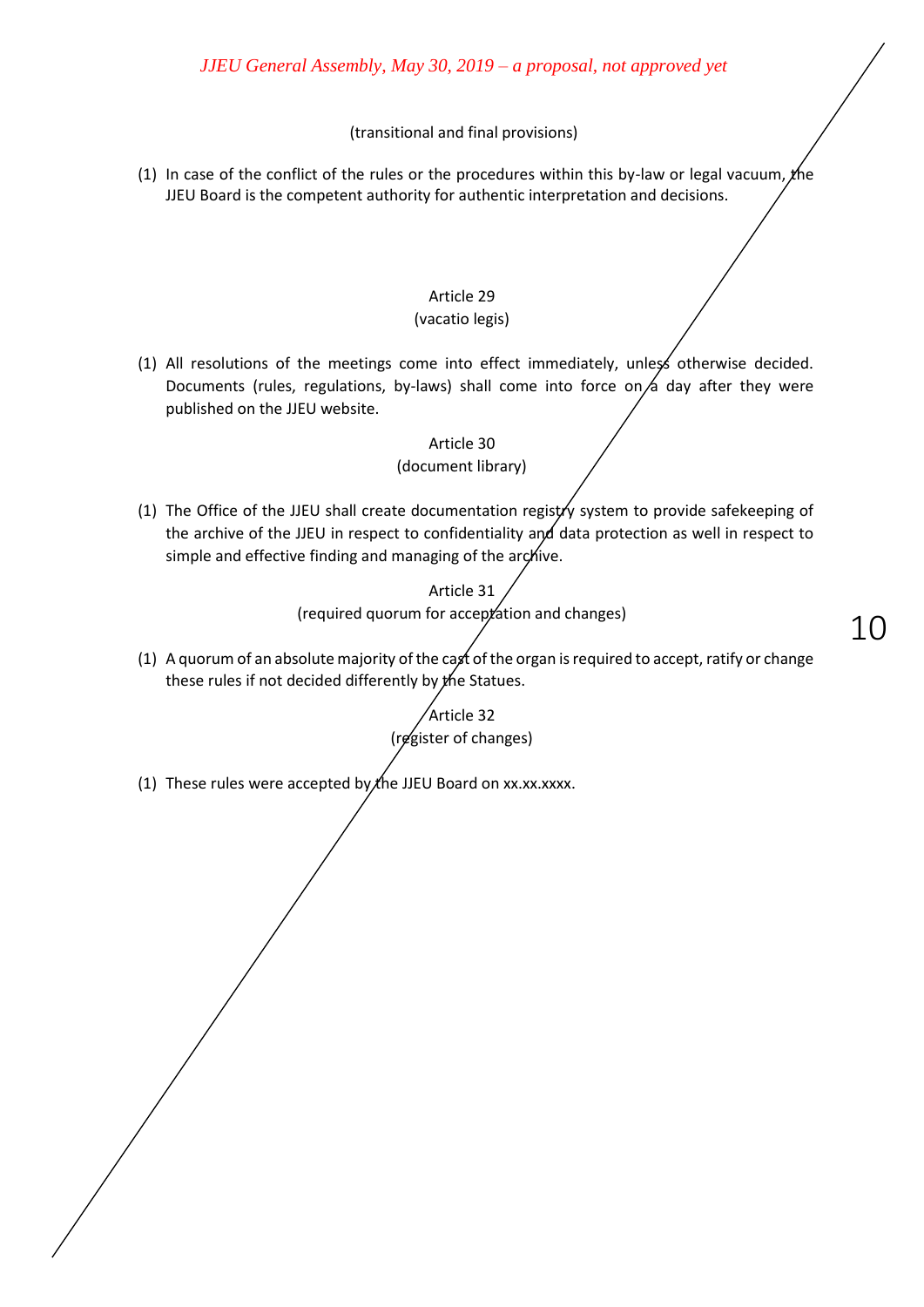<span id="page-10-0"></span>FORM 1 – SUBMITING THE PROPOSAL (GENERAL GUIDANCE)

Letter Heading

Number and Date

## **SUBMITING THE PROPOSAL**

## 1. Title

(main title of the proposal and background which could be a decision of the Board, committee or commission, annual plan, calendar, action plan, project development…)

## 2. Who prepared materials

(Board, Commission, Committee, Department, national federation, working group, individual…)

#### 3. Person in charge

(who is or was in charge for handling the submission or creating it, contact to ask additional question or resolve doubts before the matters is discussed)

## 4. Alignment of the materials - coherence

(when applicable or required, especially in case of  $\alpha$  erlapping responsibilities or sphere of work...)

## 5. Main purpose and objective

(what do we want to achieve, what is the main objective of the proposal or materials submitted, what problem are we trying to solve…)

## 6. Financial implications

(costs related to preparation of materials – if any, costs expected after approval of the proposals; if that is unknown it should be statement about that also...)

## 7. Proposal of decision/conclusion/resolution

(precise definition of the end decision you are expecting to achieve – proposal of the decision or resolution in text and form as expected to be approved...)

## 8. Representative of the submitter who will participate on the session/meeting

(person who will represent, advocate and explain submitted proposal on the meeting of competent body…)

PLEASE NOTE: THIS IS A GUIDANCE HOW TO PREPARE A PROPOSAL AND WHICH TOPICS SHOULD BE INCLUDED FOR EASIER DECISION-MAKING PROCESS.